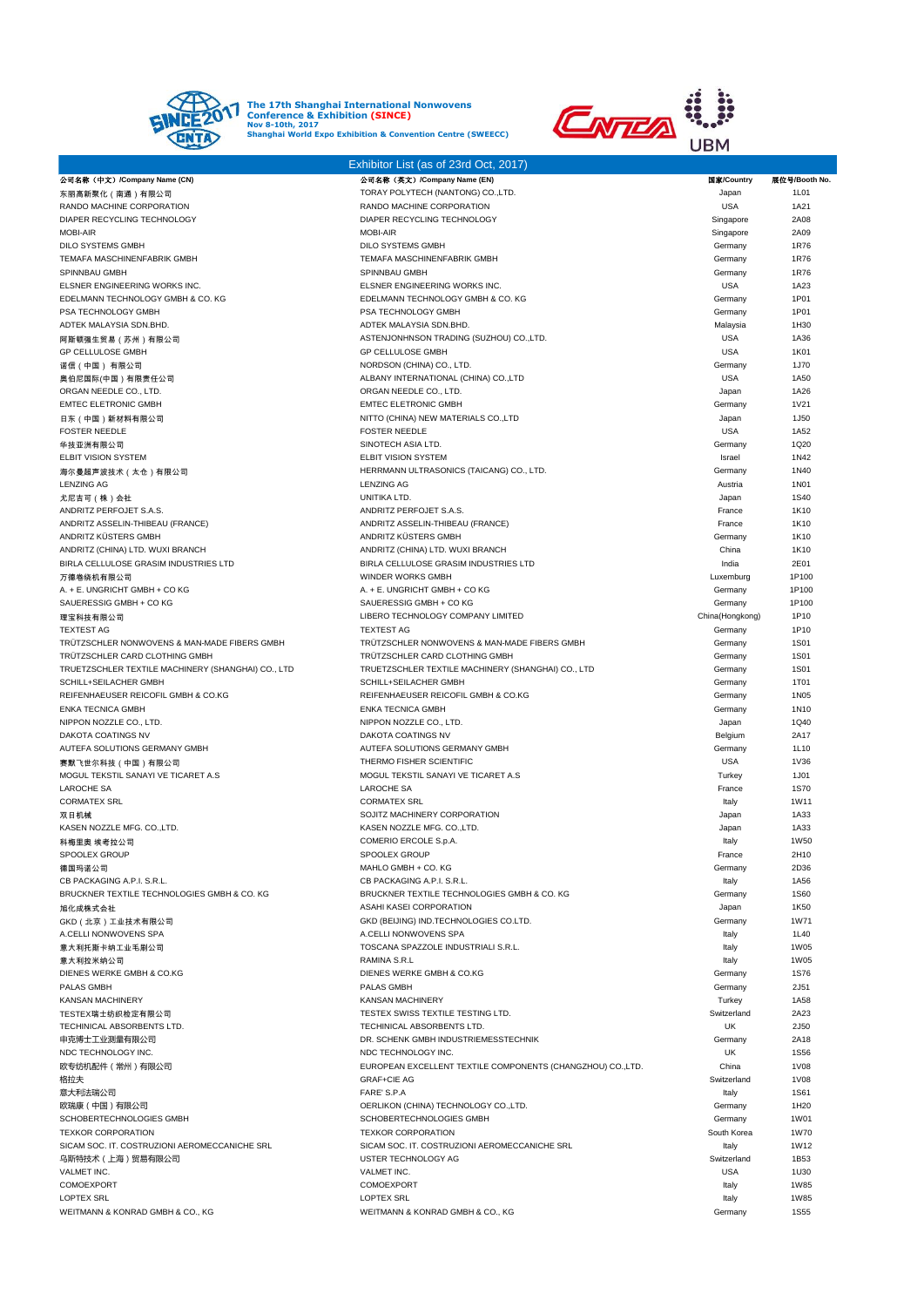



|                                             | Exhibitor List (as of 23rd Oct, 2017)                                                        |                            |               |
|---------------------------------------------|----------------------------------------------------------------------------------------------|----------------------------|---------------|
| 公司名称(中文)/Company Name (CN)                  | 公司名称(英文)/Company Name (EN)                                                                   | 国家/Country                 | 展位号/Booth No. |
| MST股份有限公司                                   | MICRO SCIENCE TECH. CO., LTD.                                                                | South Korea                | 1U52          |
| 桥兴(上海)生物科技有限公司                              | MST (CHINA) CO., LTD.                                                                        | China                      | 1U52          |
| 齐格勒无纺布新材(湖州)有限公司<br><b>TECHNOPLANTS SRL</b> | J.H.ZIEGLER NONWOVENS AND NEW MATERIALS (HUZHOU) CO.,LTD.<br><b>TECHNOPLANTS SRL</b>         | Germany<br>Italy           | 1W02<br>1J10  |
| <b>DELL'ORCO &amp; VILLANI</b>              | <b>DELL'ORCO &amp; VILLANI</b>                                                               | Italy                      | 1J11          |
| <b>FIVES</b>                                | <b>FIVES</b>                                                                                 | France                     | 1J12          |
| 芬兰ACA系统有限公司                                 | ACA SYSTEMS OY                                                                               | Finland                    | 1W16          |
| BONINO CARDING MACHINES SRL                 | BONINO CARDING MACHINES SRL                                                                  | Italy                      | 1A22          |
| <b>BOMBI MECCANICA SRL</b>                  | <b>BOMBI MECCANICA SRL</b>                                                                   | Italy                      | 1A22          |
| 伊斯拉视像                                       | ISRA SURFACE VISION GmbH                                                                     | Germany                    | 1L20          |
| 奥地利商新世代再生机械有限公司                             | NEXT GENERATION RECYCLINGMASCHINEN GMBH                                                      | Austria                    | 1J08          |
| 致睿亚太企业管理(上海)有限公司                            | XERIUM ASIA PACIFIC (SHANGHAI) LIMITED                                                       | China                      | 1N36          |
| GENERAL TEKSTIL SAN. TIC. A.S.              | GENERAL TEKSTIL SAN. TIC. A.S.                                                               | Turkey                     | 1K30          |
| DB CHEM CO., LTD.<br>DONG BANG CHEMICAL     | DB CHEM CO., LTD.<br><b>DONG BANG CHEMICAL</b>                                               | South Korea<br>South Korea | 1T39<br>1T37  |
| BNK                                         | <b>BNK</b>                                                                                   | South Korea                | 1U48          |
| <b>JR CORPORATION</b>                       | <b>JR CORPORATION</b>                                                                        | South Korea                | 1U47          |
| BOOKWANG TECH CO.                           | BOOKWANG TECH CO.                                                                            | South Korea                | 1U50          |
| SAMHWA MACHINERY CO.,LTD.                   | SAMHWA MACHINERY CO., LTD.                                                                   | South Korea                | 1U46          |
| KYUNG DONG ENG CO., LTD                     | KYUNG DONG ENG CO., LTD                                                                      | South Korea                | 1U46          |
| SIN CHANG ELECTRIC CO., LTD                 | SIN CHANG ELECTRIC CO., LTD                                                                  | South Korea                | 1U46          |
| <b>JIN YOUNG MACHINERY</b>                  | <b>JIN YOUNG MACHINERY</b>                                                                   | South Korea                | 1U46          |
| RETEX A.S.                                  | RETEX A.S.                                                                                   | Czech Republic             | 1W73          |
| SANTEX RIMAR GROUP                          | <b>SANTEX RIMAR GROUP</b>                                                                    | Italy                      | 1W52          |
| 佛山市南海必得福无纺布有限公司                             | BEAUTIFUL NONWOVEN CO., LTD.                                                                 | China                      | 1F01          |
| 杭州诺邦无纺股份有限公司<br>建亚保达(厦门)卫生器材有限公司            | HANGZHOU NBOND NONWOVENS CO., LTD.<br>KO-ASIA (XIAMEN)SANITARY MATERIAL CO., LTD.            | China<br>China             | 1G10<br>1H40  |
| 泉州市创达机械制造有限公司                               | QUANZHOU CHUANGDA MACHINERY MANUFACTURE CO., LTD.                                            | China                      | 1G01          |
| 泉州新日成热熔胶设备有限公司                              | NDC SPRAY COATING SYSTEM FABRICATING CO., LTD.                                               | China                      | 1F46          |
| 上海嘉好胶粘制品有限公司                                | SHANGHAI JAOUR ADHESIVE PRODUCTS CO., LTD.                                                   | China                      | 1L30          |
| 稳健医疗用品股份有限公司                                | WINNER MEDICAL CO., LTD.                                                                     | China                      | 1N70          |
| 滕州永喜无纺布有限公司                                 | TENGZHOU YONGXI NONWOVENS CO., LTD.                                                          | China                      | 1V31          |
| 常熟市飞龙无纺机械有限公司                               | CHANGSHU FEILONG NONWOVEN MACHINERY CO., LTD.                                                | China                      | 1F20          |
| 福建省创美无纺布制品有限公司                              | FUJIAN CHUANGMET NONWOVEN FABRIC PRODUCTS CO., LTD.                                          | China                      | 2E38          |
| 广东一洲新材料科技有限公司                               | GUANGDONG YIZHOU ADVANCED MATERIALS TECHNOLOGY CO., LTD.                                     | China                      | 1C10          |
| 杭州萧山凤凰纺织有限公司                                | HANGZHOU XIAOSHAN PHOENIX TEXTILE CO., LTD.                                                  | China                      | 1E10          |
| 厦门延江新材料股份有限公司                               | XIAMEN YANJAN NEW MATERIAL CO., LTD.                                                         | China                      | 1G30          |
| 杭州米克纺织材料有限公司<br>郑州豫力新材料科技有限公司               | HANGZHOU MCAN CHEMICAL CO., LTD.<br>ZHENGZHOU YULI NEW MATERIAL TECHNOLOGY CO., LTD.         | China<br>China             | 1A01<br>1C30  |
| 温州烈骏无纺科技有限公司                                | WENZHOU LEGEND NONWOVEN TECH.CO.,LTD                                                         | China                      | 1C26          |
| 汕头三辉无纺机械厂有限公司                               | SANFAI NONWOVEN MACHINERY FACTORY CO., LTD.                                                  | China                      | 1Q70          |
| 常青兴业有限公司                                    | NICELY MACHINERY DEVELOPMENT CO., LTD.                                                       | China                      | 1R30          |
| 易特斯 ( 烟台 ) 精密纺织器械有限公司                       | YANTEX(YANTAI)PRECISION TEXTILE ACCESSORIES CO., LTD.                                        | China                      | 1H10          |
| 江苏丽洋新材料股份有限公司                               | JIANGSU LIYANG NEW MATERIAL CO., LTD.                                                        | China                      | 1E90          |
| 上海富永纸品包装有限公司                                | SHANGHAI TOMINAGA PACKING MACHINERY CO., LTD.                                                | China                      | 1J40          |
| 山东荣泰新材料科技有限公司                               | SHANDONG RONGTAI NEW MATERIAL TECHNOLOGY CO., LTD.                                           | China                      | 1G50          |
| 淄博德坤薄膜有限公司                                  | ZIBO DEKUN FILM CO., LTD.                                                                    | China                      | 1V09          |
| 雅科薄膜(东莞)有限公司                                | AVOTECK (DONGGUAN) CO., LTD.                                                                 | China                      | 1T90          |
| 江阴金凤特种纺织品有限公司<br>湖州吉豪非织造布有限公司               | JIANGYIN GOLDEN PHOENIX SPECIAL TEXTILE CO., LTD.<br>HUZHOU JIHAO NONWOVENS FABRIC CO., LTD. | China<br>China             | 1E20<br>1N100 |
| 山东恒源新材料有限公司                                 | SHANDONG HENGYUAN NEW MATERIALS CO., LTD.                                                    | China                      | 1B35          |
| 张家港市阿莱特机械有限公司                               | ZHANGJIAGANG CITY ALT MACHINERY CO., LTD.                                                    | China                      | 2E10          |
| 东莞市宏祥机械设备有限公司                               | BROADFAIR AUTOMATION EQUIPMENT CO., LTD.                                                     | China                      | 1F10          |
| 滕州市宏拓工贸有限公司                                 | TENGZHOU HONGTUO INDUSTRY & TRADING CO., LTD.                                                | China                      | 1Q120         |
| 上海枫围服装辅料有限公司                                | SHANGHAI FENGWEI NONWOVENS CO., LTD.                                                         | China                      | 1H01          |
| 河北华圣毛毡有限公司                                  | HEBEI HUASHENG FELT CO., LTD.                                                                | China                      | 1V20          |
| 常熟市伟成非织造成套设备有限公司                            | CHANGSHU WEICHENG NONWOVEN EQUIPMENT CO., LTD.                                               | China                      | 1L90          |
| 江阴开源非织造布制品有限公司                              | JIANGYIN KAIYUAN NONWOVEN FABRICS CO., LTD.                                                  | China                      | 1V22          |
| 大连华阳新材料科技股份有限公司                             | DALIAN SINOSUN NEW MATERIALS TECHNOLOGY CO., LTD.                                            | China                      | 1H70          |
| 东莞市利瀚机械有限公司                                 | DONGGUAN LIHAN MACHINERY CO., LTD.                                                           | China<br>China             | 1D60<br>1P126 |
| 莱州嘉宏塑业有限公司<br>艺爱丝维顺贸易(上海)有限公司               | LAIZHOU JIAHONG PLASTIC CO., LTD.<br>ES FIBERVISIONS (SHANGHAI) CO., LTD.                    | China                      | 1U100         |
| 苏州美森无纺科技有限公司                                | SUZHOU MESON NONWOVEN TECHNOLOGY CO., LTD.                                                   | China                      | 1T10          |
| 东纶科技实业有限公司                                  | EASTEX INDUSTRIAL SCIENCE AND TECHNOLOGY CO., LTD.                                           | China                      | 1H50          |
| 山东海威卫生新材料有限公司                               | SHANDONG HAIWEI HYGIENE NEW MATERIAL CO., LTD.                                               | China                      | 1P80          |
| 微觉视检测技术(苏州)有限公司                             | WINTRISS INSPECTION SOLUTIONS                                                                | China                      | 1P90          |
| 绍兴市恒盛新材料技术发展有限公司                            | SHAOXING HENGSHENG NEW MATERIAL TECHNOLOGY DEVELOPMENT CO., LTD.                             | China                      | 1F36          |
| 金轮针布(江苏)有限公司                                | GERON CARD CLOTHING (JIANGSU) CO., LTD.                                                      | China                      | 1J60          |
| 山东康洁非织造布有限公司                                | SHANDONG KANGJIE NONWOVENS CO., LTD.                                                         | China                      | 1Q126         |
| 上海路嘉胶粘剂有限公司                                 | SHANGHAI ROCKY ADHESIVES CO., LTD.                                                           | China                      | <b>1V11</b>   |
| 山东华业无纺布有限公司                                 | SHANDONG HUAYE NONWOVEN FABRIC CO., LTD.                                                     | China                      | 1D20          |
| 青岛润聚祥机械有限公司                                 | QINGDAO RUNJUXIANG MACHINERY CO., LTD.                                                       | China                      | 1D30          |
| 烟台亮彩塑料科技有限公司                                | YANTAI LANGCAI PLASTIC TECHNOLOGY CO., LTD.                                                  | China                      | 1V30          |
| 宣城广能非织造有限公司<br>宁波东誉无纺布有限公司                  | XUANCHENG GUANGNENG NONWOVEN CO., LTD.<br>NINGBO DONGYU NONWOVENS CO., LTD.                  | China<br>China             | 1Q50<br>1Q100 |
| 赛得利                                         | <b>SATERI</b>                                                                                | China                      | 1N50          |
| 厦门诺派包装机械制造有限公司                              | FOREPAK MACHINERY CO., LTD.                                                                  | China                      | 1H100         |
| 山东省永信非织造材料有限公司                              | SHANDONG PROVINCE WINSON NONWOVEN MATERIALS CO., LTD.                                        | China                      | 2D01          |
|                                             |                                                                                              |                            |               |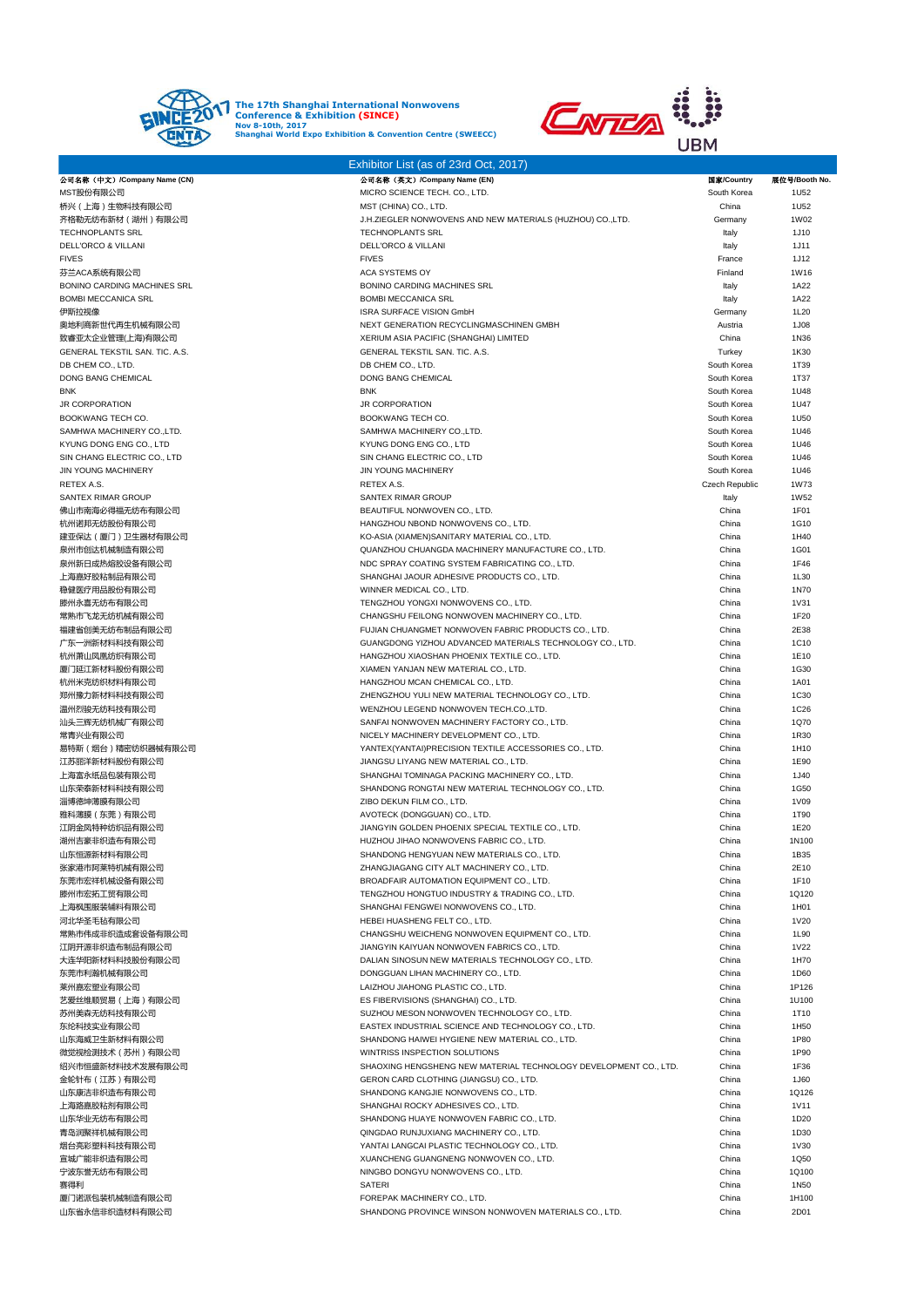



|                                 | Exhibitor List (as of 23rd Oct, 2017)                                                                  |                |                      |
|---------------------------------|--------------------------------------------------------------------------------------------------------|----------------|----------------------|
| 公司名称(中文)/Company Name (CN)      | 公司名称 (英文) /Company Name (EN)                                                                           | 国家/Country     | 展位号/Booth No.        |
| 杭州智玲无纺布机械设备有限公司<br>平湖展鹏热熔胶膜有限公司 | HANGZHOU ZHILING NONWOVEN MACHINERY CO., LTD.<br>PINGHU ZHANPENG HOTMELT ADHESIVE WEB & FILM CO., LTD. | China<br>China | 1R60<br>1B05         |
| 嘉兴市和意自动化控制有限公司                  | HAPPYWAY AUTOMATION                                                                                    | China          | 1N56                 |
| 仪征市佳禾机械有限公司                     | YIZHENG JIAHE MACHINERY CO., LTD.                                                                      | China          | 1L100                |
| 上海通贝吸水材料有限公司                    | SHANGHAI TONGBEI SUCTION MATERIAL CO., LTD.                                                            | China          | 1B30                 |
| 广东斯乐普环保技术股份有限公司                 | GUANGDONG S.L.P. ENVIRONMENTAL PROTECTION TECHNOLOGY CO., LTD.                                         | China          | 1E70                 |
| 浙江汇华包装有限公司                      | ZHEJIANG HUIHUA PACKAGING CO., LTD.                                                                    | China          | 1K80                 |
| 福建南纺有限责任公司<br>绍兴力必信仪器有限公司       | FUJIAN NANFANG CO., LTD.<br>SHAOXING LIBIXIN INSTRUMENTS CO., LTD.                                     | China<br>China | 1N80<br>1B31         |
| 山东冠骏清洁材料科技有限公司                  | SHANDONG GUANJUN CLEANING MATERIALS TECHNOLOGY CO., LTD.                                               | China          | 1D90                 |
| 连云港柏德实业有限公司                     | LIANYUNGANG BOULDER INDUSTRIAL CO., LTD.                                                               | China          | 1D80                 |
| 杭州万美自动化设备有限公司                   | HANGZHOU WANMEI AUTOMATIC EQUIPMENT CO., LTD.                                                          | China          | 1U80                 |
| 青岛纺织机械股份有限公司                    | QINGDAO TEXTILE MACHINERY CO., LTD.                                                                    | China          | 1G80                 |
| 杭州杭纺科技有限公司                      | HANGZHOU HANFORD TECHNOLOGY CO., LTD.                                                                  | China          | 1J30                 |
| 国桥实业(集团)有限公司<br>南宁侨虹新材料股份有限公司   | NATIONAL BRIDGE INDUSTRIAL (HOLDINGS) LTD.<br>NANNING QIAOHONG NEW MATERIALS CO., LTD.                 | China<br>China | 1J66<br>1B01         |
| 浙江永光无纺衬业有限公司                    | ZHEJIANG YG NONWOVEN INTERLINING CO., LTD.                                                             | China          | 1B50                 |
| 宝鸡嘉鑫滤材科技有限公司                    | BAOJI JIAXIN FILTER MATERIALS TECHNOLOGY CO., LTD.                                                     | China          | 1J110                |
| 温州新宇无纺布有限公司                     | WENZHOU XINYU NONWOVEN FABRIC CO., LTD.                                                                | China          | 1S10                 |
| 温州市特康弹力科技股份有限公司                 | WENZHOU TEKANG ELASTICITY TECHNOLOGY CO., LTD.                                                         | China          | 1J96                 |
| 恒天嘉华非织造有限公司<br>诺斯贝尔化妆品股份有限公司    | CHTC JIAHUA NONWOVEN CO., LTD.                                                                         | China<br>China | 1F80<br>1S50         |
| 欣龙控股(集团)有限公司                    | NOX BELLCOW COSMETICS CO., LTD.<br>XINLONG HOLDING (GROUP) CO., LTD.                                   | China          | 1G40                 |
| 东阳市奥隆机械设备有限公司                   | DONGYANG AOLONG NONWOVEN EQUIPMENT CO., LTD.                                                           | China          | 1R90                 |
| 青岛盛盈新纺织品有限公司                    | QINGDAO L&A ORIENT NONWOVEN MANUFACTURE CO., LTD.                                                      | China          | 1A02                 |
| 北京大源非织造股份有限公司                   | BEIJING DAYUAN NONWOVEN FABRIC CORP., LTD.                                                             | China          | 1K90                 |
| 辽宁合众科技新材料有限公司                   | LIAONING HEZHONG SCIENCE & TECHNOLOGY NEW MATERIAL CO., LTD.                                           | China          | 2A16                 |
| 浙江金三发非织造布有限公司<br>上海精发实业股份有限公司   | ZHEJIANG KINGSAFE NONWOVEN FABRIC CO., LTD.<br>SHANGHAI KINGFO INDUSTRIAL CO., LTD.                    | China<br>China | 1R50<br>1R40         |
| 华昊无纺布有限公司                       | HUAHAO NONWOVENS CO., LTD.                                                                             | China          | <b>1S90</b>          |
| 湖北富仕达无纺布制品有限公司                  | FULLSTAR NONWOVEN PRODUCTS CO., LTD.                                                                   | China          | 1A10                 |
| 东营市神州非织造材料有限公司                  | DONGYING SHENZHOU NONWOVEN CO.,LTD.                                                                    | China          | 1P20                 |
| 大连华纶无纺设备工程有限公司                  | DALIAN HUALUN NONWOVEN EQUIPMENT ENGINEERING CO., LTD.                                                 | China          | 1C50                 |
| 吴江日月化纤有限公司                      | WUJIANG RIYUE FIBER CO., LTD.                                                                          | China          | <b>1V06</b>          |
| 东莞快裕达自动化设备有限公司<br>佛山市瑞信无纺布有限公司  | KYD AUTOMATIC MASK MACHINE FACTORY<br>FOSHAN RUIXIN NONWOVEN CO., LTD.                                 | China<br>China | 1R100<br>1U10        |
| 厦门东泽工贸有限公司                      | XIAMEN DONGZE INDUSTRY & TRADE CO., LTD.                                                               | China          | 1E96                 |
| 浙江梅盛实业股份有限公司                    | ZHEJIANG MEISHENG INDUSTRY CO., LTD.                                                                   | China          | 1B03                 |
| 杭州兴农纺织有限公司                      | HANGZHOU XINGNONG TEXTILE CO., LTD.                                                                    | China          | 1F90                 |
| 常州锦欣达纤维新材料有限公司                  | CHANGZHOU JINXINDA FIBER NEW MATERIAL CO., LTD.                                                        | China          | 1F100                |
| 新乐华宝医疗用品有限公司                    | XINLE HUABAO MEDICAL PRODUCTS CO., LTD.                                                                | China          | 1K70A                |
| 新乐华宝塑料薄膜有限公司<br>杭州信纳新材料科技有限公司   | XINLE HUABAO PLASTIC FILM CO., LTD.<br>HANGZHOU XINNA NEW MATERIAL TECHNOLOGY CO., LTD.                | China<br>China | 1K70B<br><b>1V16</b> |
| 常州聚武机械有限公司                      | CHANGZHOU JUWU MACHINERY CO., LTD.                                                                     | China          | 1D40                 |
| 常熟市振泰无纺机械有限公司                   | CHANGSHU ZHENTAI NONWOVEN MACHINERY CO., LTD.                                                          | China          | 1K100                |
| 全程弹性材有限公司                       | GOLDEN PHOENIX FIBERWEBS, INC.                                                                         | China          | 1J80                 |
| 垕信机械有限公司                        | HEALTHY MACHINERY CO., LTD.                                                                            | China          | <b>1S22</b>          |
| 启华工业股份有限公司                      | KAEHWA INDUSTRIAL CO., LTD.                                                                            | China          | 1R25                 |
| 飞旸国际事业股份有限公司<br>南六企业股份有限公司      | MASCOT NONWOVEN GROUP<br>NAN LIU ENTERPRISE CO., LTD.                                                  | China<br>China | 1S20<br>1R10         |
| 日惟不织布机械股份有限公司                   | SHYNG WEI MACHINERY CO., LTD.                                                                          | China          | <b>1S32</b>          |
| 台湾区不织布工业同业公会                    | TAIWAN NONWOVEN FABRICS INDUSTRY ASSOCIATION                                                           | China          | <b>1S26</b>          |
| 友丽工业有限公司                        | UNIQUE PRETTY IND. CO., LTD.                                                                           | China          | 1S30                 |
| 恒大股份有限公司                        | UNIVERSAL INCORPORATION                                                                                | China          | 1R20                 |
| 卫普实业股份有限公司                      | <b>WEB-PRO CORPORATION</b>                                                                             | China          | 1P40                 |
| 宁波拓普集团股份有限公司<br>福建琦峰科技有限公司      | NINGBO TUOPU GROUP CO., LTD.<br>FUJIAN QI FENG TECHNOLOGY CO., LTD.                                    | China<br>China | 1B72<br>2H36         |
| 浙江麦普拉新材料有限公司                    | ZHEJIANG MEDPLUS NEW MATERIAL CO., LTD.                                                                | China          | 1D50                 |
| 国家纺织品服装服饰产品质量监督检验中心(广州)         | NATIONAL QUALITY SUPERVISION AND INSPECTION CENTER OF TEXTILE GARMENT                                  | China          | 1B32                 |
| 杭州港宇卫生用品有限公司                    | HANGZHOU GANGYU HEALTH PRODUCTS CO., LTD.                                                              | China          | 1G28                 |
| 浙江华晨非织造布有限公司                    | ZHEJIANG HUACHEN NONWOVENS CO., LTD.                                                                   | China          | 1T80                 |
| 浙江双元科技开发有限公司                    | ZHEJIANG SHUANGYUAN TECHNOLOGY & DEVELOPMENT CO., LTD.                                                 | China          | 1B70                 |
| 杭州威顿无纺布有限公司<br>宏大研究院有限公司        | HANGZHOU WELLDONE NONWOVENS CO., LTD.<br>HONGDA RESEARCH INSTITUTE CO., LTD.                           | China<br>China | 1B52<br>1E100        |
| 上海丰威织针制造有限公司                    | SHANGHAI FENGWEI KNITTING NEEDLE MANUFACTURING CO.,LTD.                                                | China          | <b>1A18</b>          |
| 上海意迈机械有限公司                      | SHANGHAI YIMAI MACHINERY CO., LTD.                                                                     | China          | <b>1A08</b>          |
| 苏州九一高科无纺设备有限公司                  | SUZHOU TUE HI-TECH NONWOVEN MACHINERY CO., LTD.                                                        | China          | <b>1S80</b>          |
| 山东莱芬无纺布有限公司                     | SHANDONG LAIFEN NONWOVEN FABRIC CO., LTD.                                                              | China          | 2D35                 |
| 湖州欧丽卫生材料有限公司                    | HUZHOU AULINE SANITARY MATERIAL CO., LTD.                                                              | China          | 1J90                 |
| 天津泰达洁净材料有限公司<br>泽积(上海)实业有限公司    | TIANJIN TEDA FILTERS.CO., LTD.<br>INT KNIFE (SHANGHAI) INDUSTRIAL CO., LTD.                            | China<br>China | 1C62<br>1A07         |
| 合肥普尔德医疗用品有限公司                   | SINO PROTECTION MEDICAL PRODUCTS CO., LTD.                                                             | China          | 1B02                 |
| 合肥法斯特无纺布制品有限公司                  | HEFEI FAST NONWOVEN PRODUCTS CO., LTD.                                                                 | China          | 1B71                 |
| 称道新材料科技(上海)有限公司                 | SENSA NEW MATERIAL TECHNOLOGY (SHANGHAI) CO., LTD.                                                     | China          | 1R70                 |
| 嘉兴南华无纺材料有限公司                    | JIAXING NANHUA NONWOVEN MATERIALS CO., LTD.                                                            | China          | 1U60                 |
| 湖北欣柔科技有限公司                      | HUBEI XINROU TECHNOLOGY CO., LTD.                                                                      | China          | 1G60                 |
| 浙江安顺化纤有限公司<br>常州乔德机械有限公司        | ZHEJIANG ANSHUN PETTECHS FIBER CO., LTD.<br>CHANGZHOU QIAODE MACHINERY CO., LTD.                       | China<br>China | <b>1V38</b><br>1E60  |
|                                 |                                                                                                        |                |                      |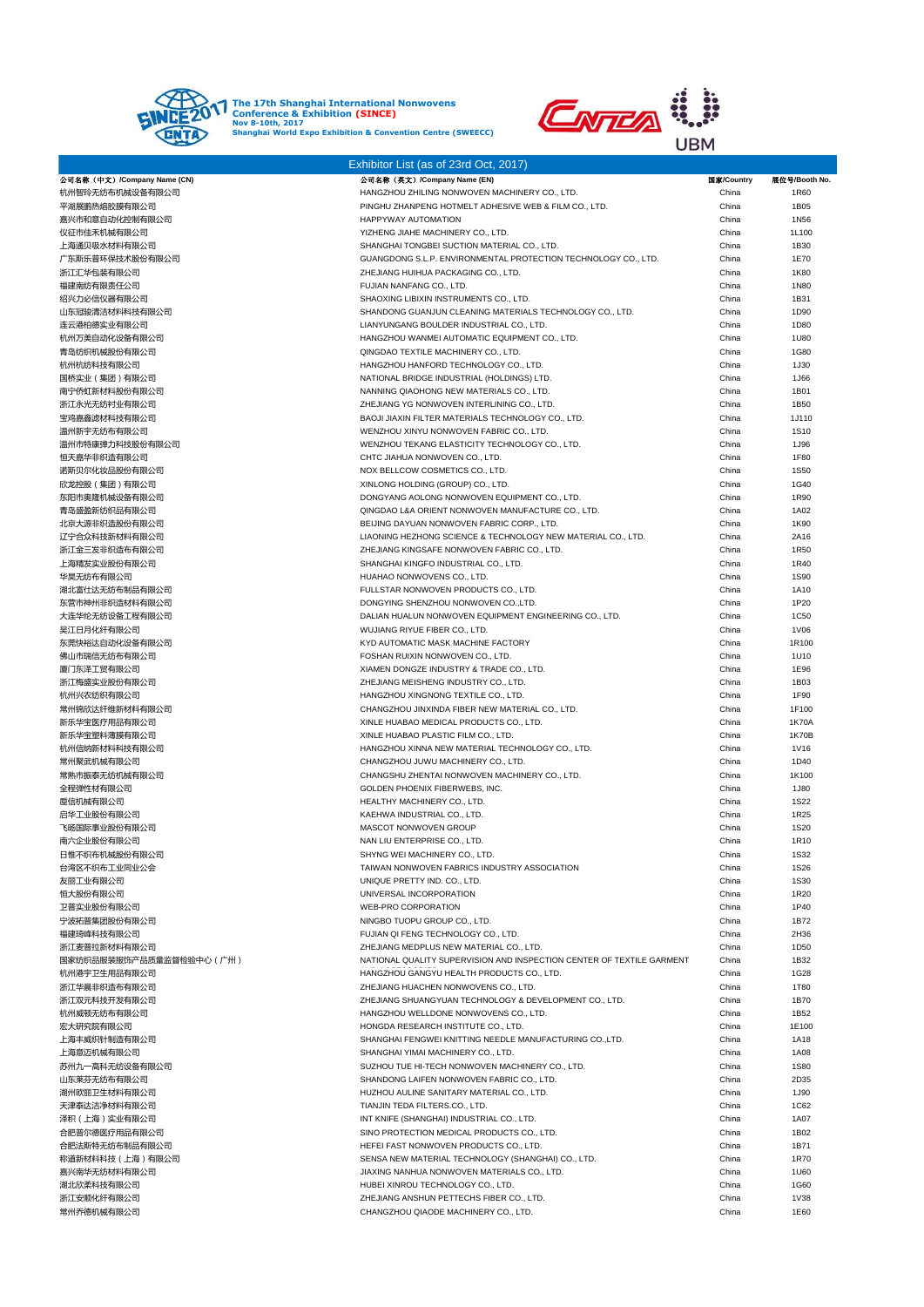

Exhibitor List (as of 23rd Oct, 2017)



| 公司名称(中文)/Company Name (CN) | 公司名称(英文) /Company Name (EN)                               | 国家/Country | 展位号/Booth No |
|----------------------------|-----------------------------------------------------------|------------|--------------|
| 珠海市华纶无纺布有限公司               | ZHUHAI HUALUN NONWOVEN CO., LTD.                          | China      | 1A16         |
| 常熟万龙机械有限公司                 | CHANGSHU WANLONG MACHINERY CO., LTD.                      | China      | 1A19         |
| 嘉兴尚誉无纺科技有限公司               | JIAXING SHANGYU NONWOVEN SCIENCE & TECHNOLOGY CO., LTD.   | China      | 1B82         |
| 嘉善辉煌机械设备有限公司               | JIASHAN HH NONWOVENS MACHINERY CO., LTD.                  | China      | 1N90         |
| 济南浩新实业有限公司                 | JINAN HAOXIN INDUSTRY CO., LTD.                           | China      | 1R36         |
| 扬州华凯机械有限公司                 | YANGZHOU HUAKAI MACHINERY CO., LTD.                       | China      | 1A11         |
|                            |                                                           |            |              |
| 瑞安市永泰机械制造有限公司              | RUIAN YONGTAI MACHINERY MANUFACTURING CO., LTD.           | China      | 1T100        |
| 杭州路先非织造股份有限公司              | HANGZHOU ADVANCED NONWOVEN CO., LTD.                      | China      | 1S100        |
| 安徽金春无纺布股份有限公司              | ANHUI JUNCHUN NONWOVENS CO., LTD.                         | China      | 1R120        |
| 佛山市南海中邦无纺有限公司              | CENTRAL ALLIANCE NONWOVEN CO., LTD.                       | China      | 1C02         |
| 浙江金湖塑机股份有限公司               | ZHEJIANG JINHU PLASTIC MACHINERY CO., LTD.                | China      | 1R126        |
| 浙江百浩工贸有限公司                 | ZHEJIANG BAIHAO INDUSTRY & TRADE CO., LTD.                | China      | 1D70         |
| 三明市普诺维机械有限公司               | SANMING PNV MACHINERY CO., LTD.                           | China      | 1G20         |
|                            |                                                           |            |              |
| 山东泰鹏环保材料股份有限公司             | SHANDONG TAIPENG NONWOVEN CO., LTD.                       | China      | 1F30         |
| 上海冬慧辊筒机械有限公司               | SHANGHAI DONGHUI ROLLER MACHINERY CO., LTD.               | China      | 1A03         |
| 常州金博兴机械有限公司                | CHANGZHOU SEEK BENEFIT MACHINERY CO., LTD.                | China      | 1P120        |
| 上海恒意得信息科技有限公司              | HENGIDEAL INFORMATION TECHNOLOGY CO., LTD.                | China      | 1V26         |
| 杭州玉杰化工有限公司                 | HANGZHOU YUJIE CHEMICAL CO., LTD.                         | China      | <b>1A06</b>  |
| 杭州金百合非织造布有限公司              | HANGZHOU GOLDEN LILY NONWOVEN CLOTH CO., LTD.             | China      | 1P50         |
|                            |                                                           |            |              |
| 上海晓国刀片有限公司                 | SHANGHAI XIAOGUO BLADE CO., LTD.                          | China      | 1B81         |
| 恩平市奕马企业有限公司                | ENPING E-MART ENTERPRISE CO., LTD.                        | China      | <b>1V18</b>  |
| 上海盈兹无纺布有限公司                | SHANGHAI EARNTZ NONWOVEN CO., LTD.                        | China      | 1E40         |
| 青岛金盟科机械制造有限公司              | QINGDAO KINGTECH MACHINERY CO., LTD.                      | China      | 1C01         |
| 中丝(上海)新材料科技有限公司            | CHINA SILK (SHANGHAI) NEW MATERIAL TECHNOLOGY CO., LTD.   | China      | 1E01         |
| 日照三奇医疗卫生用品有限公司             | CHINA 3Q MEDICAL CO., LTD.                                | China      | 1P70         |
| 深圳市金准仪器设备有限公司              | SHENZHEN KINGWELL INSTRUMENT CO., LTD.                    | China      | <b>1V17</b>  |
|                            |                                                           |            |              |
| 江苏迎阳无纺机械有限公司               | JIANGSU YINGYANG NONWOVEN MACHINERY CO., LTD.             | China      | 1F50         |
| 永康市飞德五金纺织机械厂               | YONGKANG FEIDE HARDWARE TEXTILE MACHINERY FACTORY         | China      | 1A59         |
| 北京阿莲纺科技有限公司                | BEIJING ALIANFANG TECHNOLOGY CO., LTD.                    | China      | <b>1V33</b>  |
| 郑州枫林无纺科技有限公司               | ZHENGZHOU FENGLIN NONWOVEN SCIENCE & TECHNOLOGY CO., LTD. | China      | 1J108        |
| 东莞市恒耀超音波设备有限公司             | DONGGUAN HENGYAO ULREASONIC MACHINERY CO., LTD.           | China      | 1G90         |
| 邓州市龙奕机械设备有限公司              | DENGZHOU LONGYI MACHINERY CO., LTD.                       | China      | 1P60         |
| 山东金信无纺布有限公司                | SHANDONG JINXIN NONWOVEN FABRICS CO., LTD.                | China      | 1J100        |
|                            |                                                           |            |              |
| 昆山市三羊纺织机械有限公司              | KUNSHAN SANYANG TEXTILE MACHINE CO., LTD.                 | China      | 1D01         |
| 北京量子金舟无纺技术有限公司             | BEIJING QUANTA-GOLD BOAT NONWOVEN TECHNOLOGY CO., LTD.    | China      | <b>1V01</b>  |
| 绍兴耐特塑胶有限公司                 | SHAOXING NAITE PLASTICS CO., LTD.                         | China      | 1A39         |
| 上海常良智能科技有限公司               | SHANGHAI CHANGLIANG INTELLIGENT TECHNOLOGY CO., LTD.      | China      | 1B85         |
| 泉州市汉威机械制造有限公司              | QUANZHOU HANWEI MACHINERY MANUFACTURING CO., LTD.         | China      | 1R80         |
| 海宁市美迪康非织造新材料有限公司           | HAINING MEDICO NON-WOVEN NEW MATERIAL CO., LTD.           | China      | <b>1W15</b>  |
| 江阴顺浩针纺织有限公司                | JIANGYIN SHUNHAO KNITTING TEXTILE CO., LTD.               | China      | 1A38         |
|                            |                                                           |            |              |
| 青岛德峰机械制造有限公司               | QINGDAO DEFENG MACHINE MANUFACTURING CO., LTD.            | China      | 1A12         |
| 江苏华西村股份有限公司特种化纤厂           | JIANGSU HUAXICUN CO., LTD. SPECIAL CHEMICAL FIBER PLANT   | China      | 1Q90         |
| 昆山一尘洁净材料有限公司               | KUNSHAN YICHEN CLEAN MATERIAL CO., LTD.                   | China      | 1B51         |
| 合肥特丽洁卫生材料有限公司              | HEFEI TELIJIE SANITARY MATERIAL CO., LTD.                 | China      | 1T20         |
| 唐山三友集团兴达化纤有限公司             | TANGSHAN SANYOU GROUP XINGDA CHEMICAL FIBRE CO., LTD.     | China      | 1H60         |
| 博路威机械江苏有限公司                | BROADENWIN MACHINERY JIANGSU CO., LTD.                    | China      | 1H80         |
|                            |                                                           |            |              |
| 保定菲尔特过滤器材有限公司              | BAODING FILTER EQUIPMENT CO., LTD.                        | China      | 1V05         |
| 温州江辉无纺布配件有限公司              | WENZHOU JIANGHUI NONWOVEN ACCESSORIES CO., LTD.           | China      | 1N122        |
| 苏州正邦化纤有限公司                 | SUZHOU ZHENGBANG CHEMICAL FIBER CO., LTD.                 | China      | 1D10         |
| 易泰帝传动技术(烟台)有限公司            | ETD DRIVES TECHNOLOGY (YANTAI) CO., LTD.                  | China      | 1N126        |
| 邵阳纺织机械有限责任公司               | SHAOYANG TEXTILE MACHINERY CO., LTD.                      | China      | 1P30         |
| 南通新绿叶非织造布有限公司              | NANTONG XINLVYE NONWOVENS CO., LTD.                       | China      | 1E50         |
|                            |                                                           |            |              |
| 浙江王金非织造布有限公司               | ZHEJIANG WANGJIN NONWOVENS CO., LTD.                      | China      | 1E30         |
| 无锡市鑫都印染机械有限公司              | WUXI XINDU DYEING & PRINTING MACHINERY CO., LTD.          | China      | <b>1W83</b>  |
| 苏州联畅特种纤维有限公司               | SUZHOU LIANCHANG SPECIAL FIBRE CO., LTD.                  | China      | <b>1V15</b>  |
| 山东丽洁无纺布科技有限公司              | SHANDONG LIJIE NONWOVENS SCIENCE & TECHNOLOGY CO., LTD.   | China      | <b>1V28</b>  |
| 沧州市亚泰塑胶有限公司                | CANGZHOU YATAI PLASTIC CO., LTD.                          | China      | 1T106        |
| 绍兴普乐新材料科技有限公司              | SHAOXING PULE NEW MATERIAL TECHNOLOGY CO., LTD.           | China      | <b>1W88</b>  |
|                            |                                                           |            |              |
| 广州市冠桦劳保用品有限公司              | GUANGZHOU GUANHUA LABOR PRODUCTS CO., LTD.                | China      | 1N120        |
| 泰州市韩新汽车配件有限公司              | TAIZHOU HANXIN AUTOMOBILE PART CO., LTD.                  | China      | 1C20         |
| 福建明禾新材料科技有限公司              | FUJIAN MINGHE NEW MATERIAL TECHNOLOGY CO., LTD.           | China      | 1G100        |
| 盐城瑞泽色母粒有限公司                | YANCHENG RUIZE COLOR MASTERBATCH CO., LTD.                | China      | 1E86         |
| 江苏维盛不织布有限公司                | JIANGSU WISDOM NONWOVENS CO., LTD.                        | China      | 1H106        |
| 福建省闽旋科技股份有限公司              | FUJIAN MINXUAN TECHNOLOGY CO., LTD.                       | China      | 1H90         |
|                            |                                                           |            |              |
| 广州海鑫无纺布实业有限公司              | GUANGZHOU HASEN NONWOVEN CLOTH INDUSTRY CO., LTD.         | China      | 1V03         |
| 海宁市威灵顿新材料有限公司              | HAINING WELLINGTON NEW MATERIAL CO., LTD.                 | China      | 1G126        |
| 扬州荣伟无纺布有限公司                | YANGZHOU RONGWEI NONWOVEN CLOTH CO., LTD.                 | China      | <b>1W81</b>  |
| 厦门佳创科技股份有限公司               | XIAMEN GACHN TECHNOLOGY CO., LTD.                         | China      | <b>1W82</b>  |
| 北京康必盛科技发展有限公司              | BEIJING KANGBISHENG S & L DEVELOPMENT CO., LTD.           | China      | 1B86         |
| 扬州天富龙科技纤维有限公司              | YANGZHOU TINFULONG NEW TECHNOLOGY FIBER CO., LTD.         | China      | 1E126        |
|                            |                                                           |            |              |
| 浙江百联无纺科技有限责任公司             | ZHEJIANG BEST-LINK NONWOVEN TECHNOLOGY CO., LTD.          | China      | 1E80         |
| 温州弘达塑料制品有限公司               | WENZHOU HONGDA PLASTIC CO., LTD.                          | China      | 1H91         |
| 仙桃市通达无纺布制品有限公司             | XIANTAO TONGDA NONWOVEN PRODUCTS CO., LTD.                | China      | 1N92         |
| 温州雨泽无纺布有限公司                | WENZHOU YUZE NONWOVEN CO., LTD.                           | China      | 1G70         |
| 温岭市龙马机械厂                   | WENLING LONGMA MACHINERY FACTORY                          | China      | 1H92         |
| 安徽柯林非织造科技股份有限公司            | ANHUI KELIN NONWOVEN TECHNOLOGY SHARE CO., LTD.           | China      | 1G75         |
|                            |                                                           |            |              |
| 浙江中采实业有限公司                 | ZHEJIANG ZHONGCAI INDUSTRIAL CO., LTD.                    | China      | 1U20         |
| 常州新仁黎纺织器材有限公司              | CHANGZHOU NEW RENLI TEXTILE EQUIPMENT CO.,LTD.            | China      | 1L120        |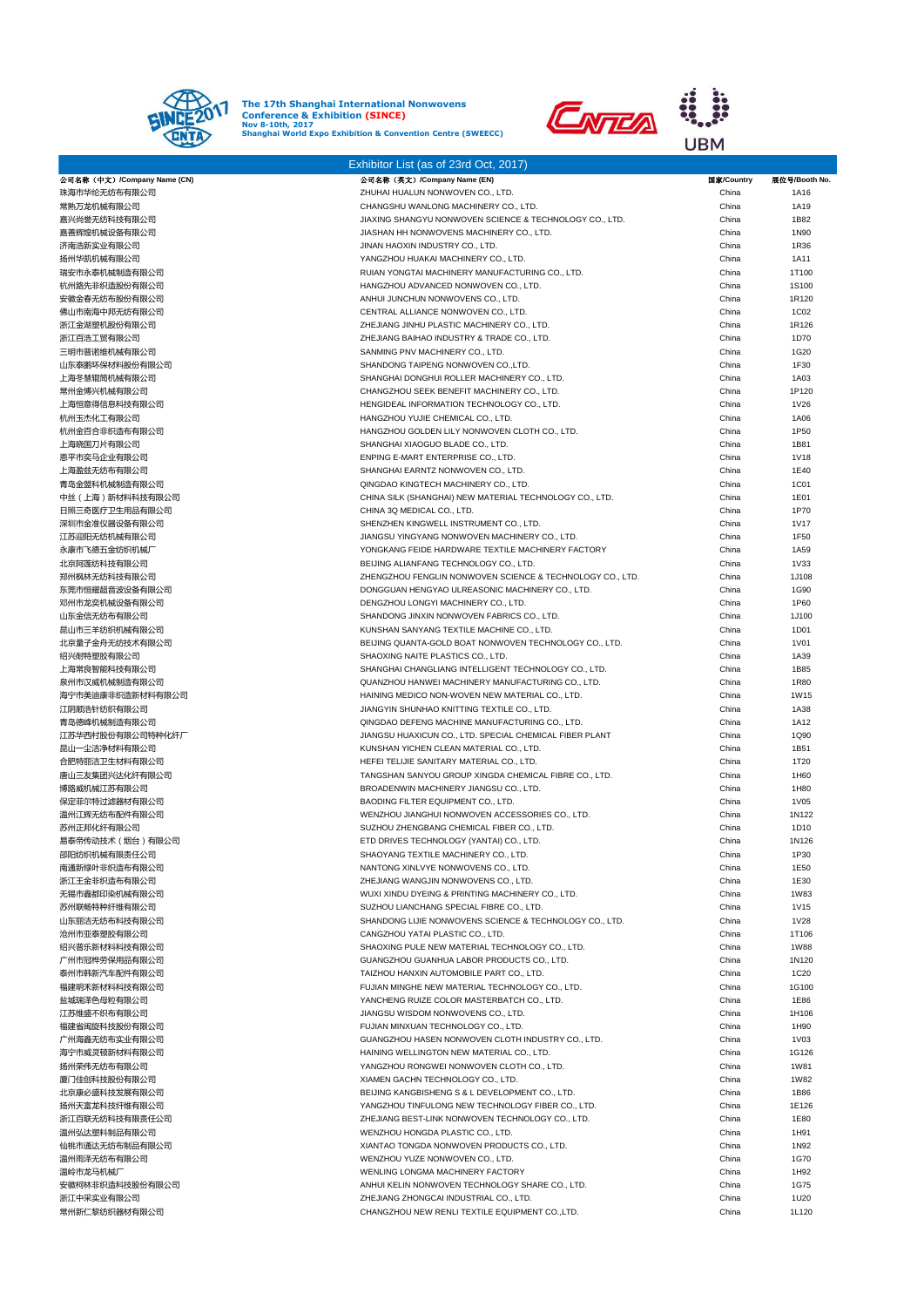



|                                   | Exhibitor List (as of 23rd Oct, 2017)                                                  |                |                     |
|-----------------------------------|----------------------------------------------------------------------------------------|----------------|---------------------|
| 公司名称(中文)/Company Name (CN)        | 公司名称 (英文) /Company Name (EN)                                                           | 国家/Country     | 展位号/Booth No.       |
| 泰州市高新非织造布有限公司                     | TAIZHOU GAOXIN NONWOVENS CO., LTD.                                                     | China          | 1E128               |
| 青岛即发新材料有限公司                       | QINGDAO JIFA NEW MATERIAL CO., LTD.                                                    | China          | 1T105               |
| 郑州智联机械设备有限公司                      | ZHENGZHOU ZLINK MACHINERY AND EQUIPMENT CO., LTD.                                      | China          | 1Q01                |
| 广州羽泊机械科技有限公司                      | GUANGZHOU YUBO MACHINERY SCIENCE & TECHNOLOGY CO., LTD.                                | China          | 1E120               |
| 江阴市雅立服装衬布有限公司<br>江苏普莱克红梅色母料股份有限公司 | JIANGYIN YALI NONWOVENS CO., LTD.                                                      | China          | <b>1C60</b>         |
| 杭州赤霄科技有限公司                        | JIANGSU PULAIKE HONGMEI MASTERBATCH CO., LTD.<br>HANGZHOU CHIXIAO TECHNOLOGY CO., LTD. | China<br>China | 1T70<br><b>1W87</b> |
| 东莞市恒达布业有限公司                       | DONGGUAN HENDAR CLOTH CO., LTD.                                                        | China          | 1T103               |
| 启东市康辉涂层复合机械科技有限公司                 | QIDONG KANGHUI COATING COMPOSITE MECHANICAL TECHNOLOGY CO., LTD.                       | China          | <b>1A17</b>         |
| 常州市锦益机械有限公司                       | CHANGZHOU JINYI MACHINERY CO., LTD.                                                    | China          | 1A15                |
| 天津市高洁卫生用品有限公司                     | TIANJIN GAOJIE HYGIENIC PRODUCTS CO., LTD.                                             | China          | 1G120               |
| 瑞安市三鑫包装机械有限公司                     | RUI'AN SANXIN PACKAGING MACHINERY CO., LTD.                                            | China          | 1Q66                |
| 江苏艾文德莱无纺布有限公司                     | JIANGSU AUNDE-DELAI NONWOVENS CO., LTD.                                                | China          | 1T76                |
| 广东荣嘉新材料科技有限公司                     | GUANGDONG RURGA NEW MATERIAL TECHNOLOGY CO.,LTD.                                       | China          | 1T52                |
| 东莞市真善美高塑胶有限公司                     | DONGGUAN JINSEONMIGO CO., LTD.                                                         | China          | 1T50                |
| 温州瑞润机械有限公司                        | WENZHOU RUIRUN MACHINERY CO., LTD.                                                     | China          | 1Q60                |
| 福绵(厦门)无纺布制品有限公司                   | FUMIAN (XIAMEN) NONWOVEN PRODUCT CO., LTD.                                             | China          | <b>1W87</b>         |
| 浙江华银非织造布有限公司                      | ZHEJIANG HUAYIN NONWOVENS CO., LTD.                                                    | China          | 1L50                |
| 杭州合创超声波科技有限公司                     | HANGZHOU CREAT ULTRASONIC TECHNOLOGY CO., LTD.                                         | China          | 1T56                |
| 宜兴申联机械制造有限公司                      | YIXING SHENLIAN MACHINERY MANUFACTURING CO., LTD.                                      | China          | <b>1W86</b>         |
| 青岛信中海国际贸易有限公司                     | QINGDAO XINZHONGHAI INTERNATIONAL TRADING CO., LTD.                                    | China          | 1T51                |
| 温州市鑫发机械设备科技有限公司                   | WENZHOU XINFA MACHINERY EQUIPMENT TECHNOLOGY CO., LTD.                                 | China          | 1U76                |
| 沈丘诺信织造有限公司                        | SHENQIU NUOXIN WOVEN CO., LTD.                                                         | China          | 1U72                |
| 广州市科纶实业有限公司                       | GUAGNZHOU KELUN INDUSTRIAL CO., LTD.                                                   | China          | 1B80                |
| 温州超腾无纺科技有限公司                      | WENZHOU SUPERTENG NONWOVEN TECHNOLOGY CO., LTD.                                        | China          | 1A09                |
| 大连瑞光非织造布集团有限公司                    | DALIAN RUIGUANG NONWOVEN GROUP CO., LTD.                                               | China          | 1L70                |
| 浙江宝仁无纺制品有限公司                      | ZHEJIANG BAOREN NONWOVEN CO., LTD.                                                     | China          | 1R01                |
| 浙江华顶网业有限公司                        | ZHEJIANG HUADING NET INDUSTRY CO., LTD.                                                | China          | <b>1W85</b>         |
| 常州市武进广宇花辊机械有限公司                   | CHANGZHOU WUJIN GUANGYU EMBOSSING ROLLER MACHINERY CO., LTD.                           | China          | 1U70                |
| 苏州庭美卫材有限公司                        | SUZHOU TINGMEI HYGIENIC MATERIAL CO., LTD.                                             | China          | <b>1C80</b>         |
| 东莞市权和机械设备有限公司<br>杭州盛欣纺织有限公司       | NCM NONWOVEN CONVERTING MACHINERY CO., LTD.<br>HANGZHOU SHENGXIN TEXTILE CO., LTD.     | China          | 1U90                |
| 东莞市利美包装材料有限公司                     | DONGGUAN LIMEI PACKAGING MATERIAL CO., LTD.                                            | China<br>China | 1U91<br>1H100       |
| 山东星地新材料股份有限公司                     | SHANDONG XINGDI NEW MATERIAL CO., LTD.                                                 | China          | 1D100               |
| 宿迁市美达净化科技有限公司                     | SUQIAN MEIDA PURIFICATION TECHNOLOGY CO., LTD.                                         | China          | 1C96                |
| 佛山市洪峰机械有限公司                       | FOSHAN HONGFENG MACHINERY CO., LTD.                                                    | China          | 1D123               |
| 沙河市滤材有限公司                         | SHAHE FILTRATION MATERIAL CO., LTD.                                                    | China          | 1H102               |
| 湖南福尔康医用卫生材料股份有限公司                 | HUNAN FUERKANG MEDICAL MATERIALS CO., LTD.                                             | China          | 1D126               |
| 博裕纤维科技(苏州)有限公司                    | SOOCHOW BOYOO NANO TECHNOLOGY CO., LTD.                                                | China          | 1C90                |
| 山东昌诺新材料科技有限公司                     | SHANDONG CHANGNUO NEW MATERIAL TECHNOLOGY CO.,LTD.                                     | China          | 1C70                |
| 湖北永灿新材料有限公司                       | HUBEI YONGCAN MATERIALS CO., LTD.                                                      | China          | 2C52                |
| 上海哲曼环保科技有限公司                      | SHANGHAI GERMAN-TYPICAL FILTECH CO., LTD.                                              | China          | 1C105               |
| 美亚无纺布科技(东莞)有限公司                   | U.S. PACIFIC NONWOVENS TECHNOLOGY (DONGGUAN) CO., LTD.                                 | China          | 1U01B               |
| 上海桂智贸易有限公司                        | SHANGHAI GUIZHI INTERNATIONAL CO., LTD.                                                | China          | 2A10                |
| 北京探二三科技有限公司                       | BEIJING C23 TECHNOLOGY CO., LTD.                                                       | China          | 1T30                |
| 杭州森润无纺布科技有限公司                     | HANGZHOU SENRUN NONWOVEN TECHNOLOGY CO., LTD.                                          | China          | 2D10                |
| 仪征金海洋无纺制品有限公司                     | YIZHENG JINHAIYANG NONWOVEN PRODUCTS CO., LTD.                                         | China          | 1C120               |
| 浙江嘉日氟塑料有限公司                       | ZHEJIANG JIARI FLUOROPLASTIC CO., LTD.                                                 | China          | 2D12                |
| 天津齐邦新材料有限公司                       | CHYBOND MATERIALS CO., LTD.                                                            | China          | 1C126               |
| 苏州华达仪器设备有限公司                      | SUZHOU HUADA INSTRUMENT AND EQUIPMENT COMPANY LTD.                                     | China          | 1C106               |
| 杭州驰飞超声波设备有限公司                     | CHEERSONIC ULTRASONIC CO., LTD.                                                        | China          | 1C100               |
| 常州富海纺织品有限公司                       | CHANGZHOU FUHO(4Y)TEXTILE CO., LTD.                                                    | China          | 2D30                |
| 伊姫(上海)生物科技有限公司                    | E.Z COSTEC(SHANGHAI)BIO SCIENCE CO., LTD.                                              | China          | 1S90                |
| 博腾电子产品(成都)有限公司                    | PROTON PRODUCTS LTD.                                                                   | China          | 1C102               |
| 江苏金美达新材料有限公司<br>绍兴柯桥马能无纺材料有限公司    | JIANGSU JINMEIDA NEW MATERIAL CO.,LTD.                                                 | China          | 2H01                |
| 泉州华诺无纺布有限责任公司                     | SHAOXING MANENG NONWOVEN TECHNOLOGY CO., LTD.<br>QUANZHOU HUANUO NONWOVEN CO., LTD.    | China<br>China | 1C103<br>2G01       |
| 宁波力华胶粘制品有限公司                      | NINGBO LIHUA ADHESIVE PRODUCT CO., LTD.                                                | China          | 1S92                |
| 媛贝新材料科技(上海)有限公司                   | YUANBE NEW MATERIAL TECHNOLOGY (SHANGHAI) CO., LTD.                                    | China          | 2F05                |
| 江西美宝利医用敷料有限公司                     | MEDWELL MEDICAL PRODUCTS CO., LTD.                                                     | China          | <b>1S103</b>        |
| 东莞市吉立卫生材料有限公司                     | DONGGUAN JILI HYGIENE MATERIAL CO., LTD.                                               | China          | 2E01                |
| 潍坊驼王实业有限公司                        | WEIFANG TUOWANG INDUSTRIAL CO., LTD.                                                   | China          | 1A55                |
| 辽宁尚品非织造布有限公司                      | LIAONING SHANGPIN NONWOVENS CO., LTD.                                                  | China          | 1C50                |
| 苏州婴爱宝胶粘材料科技有限公司                   | SUZHOU ENABLE ADHESIVE MATERIAL CO., LTD.                                              | China          | 2F10                |
| 浙江卫星新材料科技有限公司                     | SATELLITE SCIENCE & TECHNOLOGY CO., LTD.                                               | China          | 2F30                |
| 常州阿尔丰机械有限公司                       | CHANGZHOU IPONE MACHINERY CO., LTD.                                                    | China          | 2G06                |
| 南通三信塑胶装备科技股份有限公司                  | NANTONG SANXIN PLASTICS EUQIPMENT TECHNOLOGY CO., LTD.                                 | China          | 2A15                |
| 昆山科麦德智能科技有限公司                     | KHEMED INDUSTRIES CO., PTE.LTD.                                                        | China          | 1U51                |
| 雅式出版有限公司《CTA中国纺织及成衣》              | ADSALE PUBLISHING LIMITED CHINA TEXTILE & APPAREL                                      | China          | 2K02                |
| 日本非织材料协会                          | ALL NIPPON NONWOVENS ASSOCIATION (ANNA)                                                | Japan          | 2A06                |
| 常熟市奥欣复合材料有限公司                     | AOXIN (CHANGSHU) COMPOSITE MATERIAL CO., LTD.                                          | China          | 1V35                |
| 旭硝子株式会社                           | ASAHI GLASS CO., LTD. - AGC CHEMICALS                                                  | Japan          | 1P15                |
| 亚洲非织材料协会                          | ASIA NONWOVEN FABRICS ASSOCIATION (ANFA)                                               | China          | 2A07                |
| 邦丽达(福建)新材料股份有限公司                  | BANGLIDA (FUJIAN) NEW MATERIALS CO., LTD.                                              | China          | 1F40                |
| <b>BUSINESS CO-ORDINATION</b>     | <b>BUSINESS CO-ORDINATION</b>                                                          | India          | 2K30                |
| 工业电子自动化建设                         | <b>CEIA SPA</b>                                                                        | Italy          | 1A25                |
| 长宏机械有限公司                          | CHANG HONG MACHINERY CO., LTD.                                                         | China          | <b>1S26</b>         |
| 常州菲纺无纺布有限公司                       | CHANGZHOU FAYFIBER NONWOVEN CO., LTD.                                                  | China          | 1P120               |